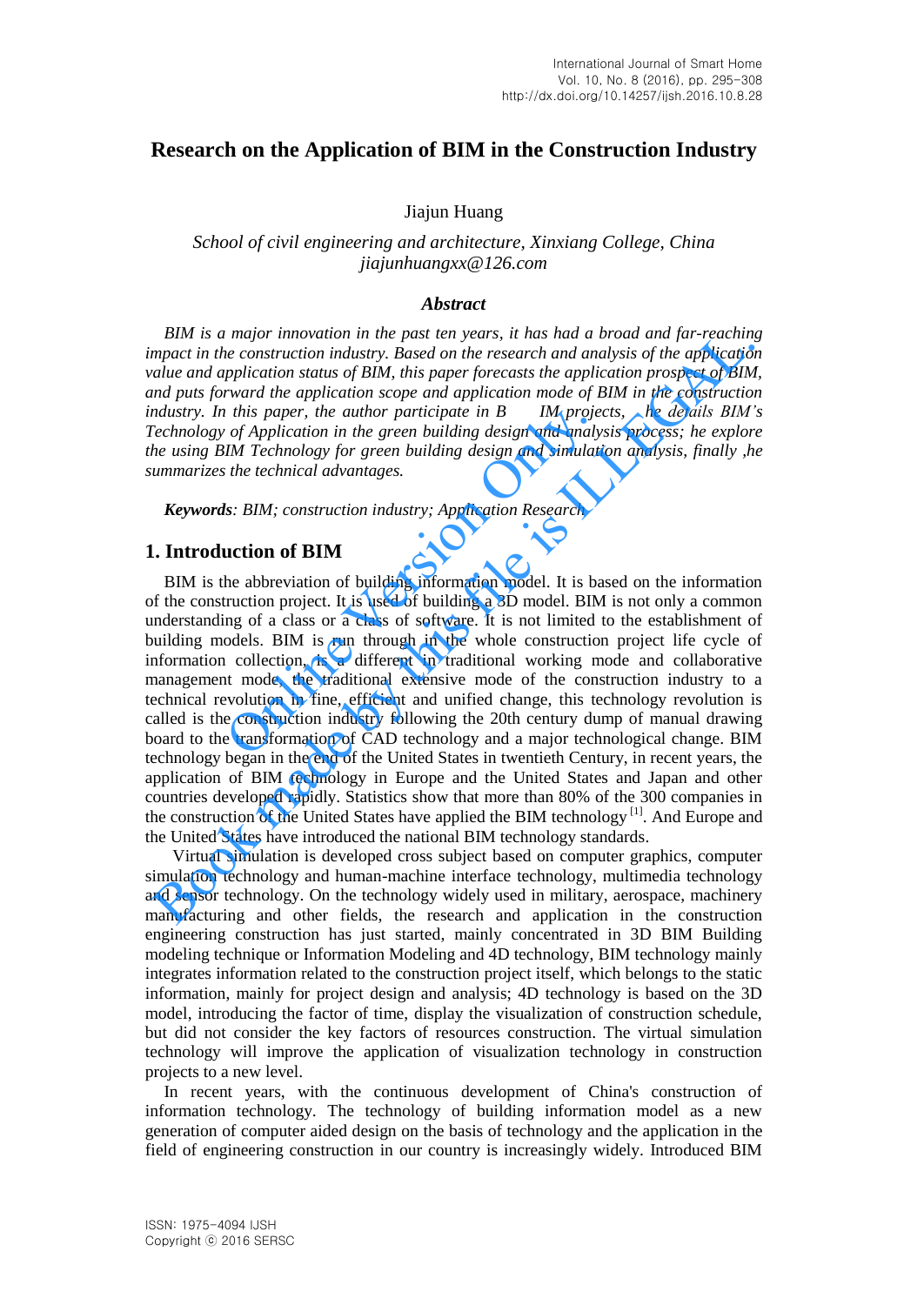Technology Concept and the domestic and foreign construction industry with the development of times, puts emphasis on the study of construction stage of BIM Technology Application, existing problems and solving ways, for future construction enterprises in the application of BIM Technology in practical engineering, provides certain reference for the test. Construction information in BIM construction project. With the development of social civilization, information technology has brought revolutionary changes to the manufacturing industry, electronic industry and other industries, and the level of information technology in the construction industry has been in a low level. In the context of the pursuit of low energy consumption, low pollution and sustainable development, the construction of information technology has become the inevitable direction of the development of the times. BIM technology  $[2]$  as a new generation of innovative computer aided design tools and production methods. Become the direct application of the construction of information technology in the construction industry.

At present, the application of BIM technology in our country is still in the initial stage. Application of BIM construction enterprises is less than 10%. But in the "11th Five-Year" National Science and technology support project "modern building design and construction of key technology research", has been clearly put forward to the research of BIM technology. And in accordance with the BIM standard and the construction of our country based on international standards, to focus on the development of BIM included in the "12th Five-Year" during the construction of information technology, the construction of digital city is the overall goal of the development of science and technology building. The development of BIM technology is the inevitable way to achieve this goal. At present, domestic has many successful applications of BIM case, such as Shanghai Center, Olympic venues "Water Cube", the Expo venue, *etc*. large complex construction projects; it has made a good application effect. From Control and technology support project "modern<br>cicine and technology support project "modern<br>in of key technology research", has been clearly put for<br>blogy. And in accordance with the BIM standard and is<br>ed on interna measure of enotation of information and enotation prediction and the base and the direction of the content of information of the content of information of the content of the content of the content of the content of the con

Virtual simulation construction mainly contains the following technical content:

(1) Three dimensional modeling technology

The use of full dimensional modeling and building information modeling technology, set up to the construction model of virtual construction and construction process control, cost control. The model to the process parameters and the effect of applying the attribute relation of soil up, the interaction between reaction construction model and the design model, model construction to have reusability, so it is necessary to establish construction product master model description framework, with the advance of product development and construction process, a model describing the increasingly detailed. Through BIM technology, consistency model and information inheritance, realize the preparation stage and each ten thousand effective integrated virtual construction process.

(2) Simulation technology

Computer simulation is the application of computer to the complex system of reality through the abstract and simplified system model, and then on the basis of the analysis of the operation of this model, so as to obtain a series of statistical properties of the system. Simulation of the basic steps: system of collection data to establish the system model determine the simulation algorithm - the establishment of simulation model, run the simulation model output results, including numerical simulation, visual simulation and virtual reality VR simulation.

(3) Optimization technology

It is to optimize the reality of the physical model through the simulation process transformation mathematical model for the future. By setting the goal of optimization and calculation methods, in the formulation of the constraint conditions, the objective function to achieve the optimal, so as to provide the scientific decision-making and quantitative basis. It uses the method includes: linear programming, nonlinear programming, dynamic programming, operations research, decision theory and game theory and so on.

(4) Virtual reality technology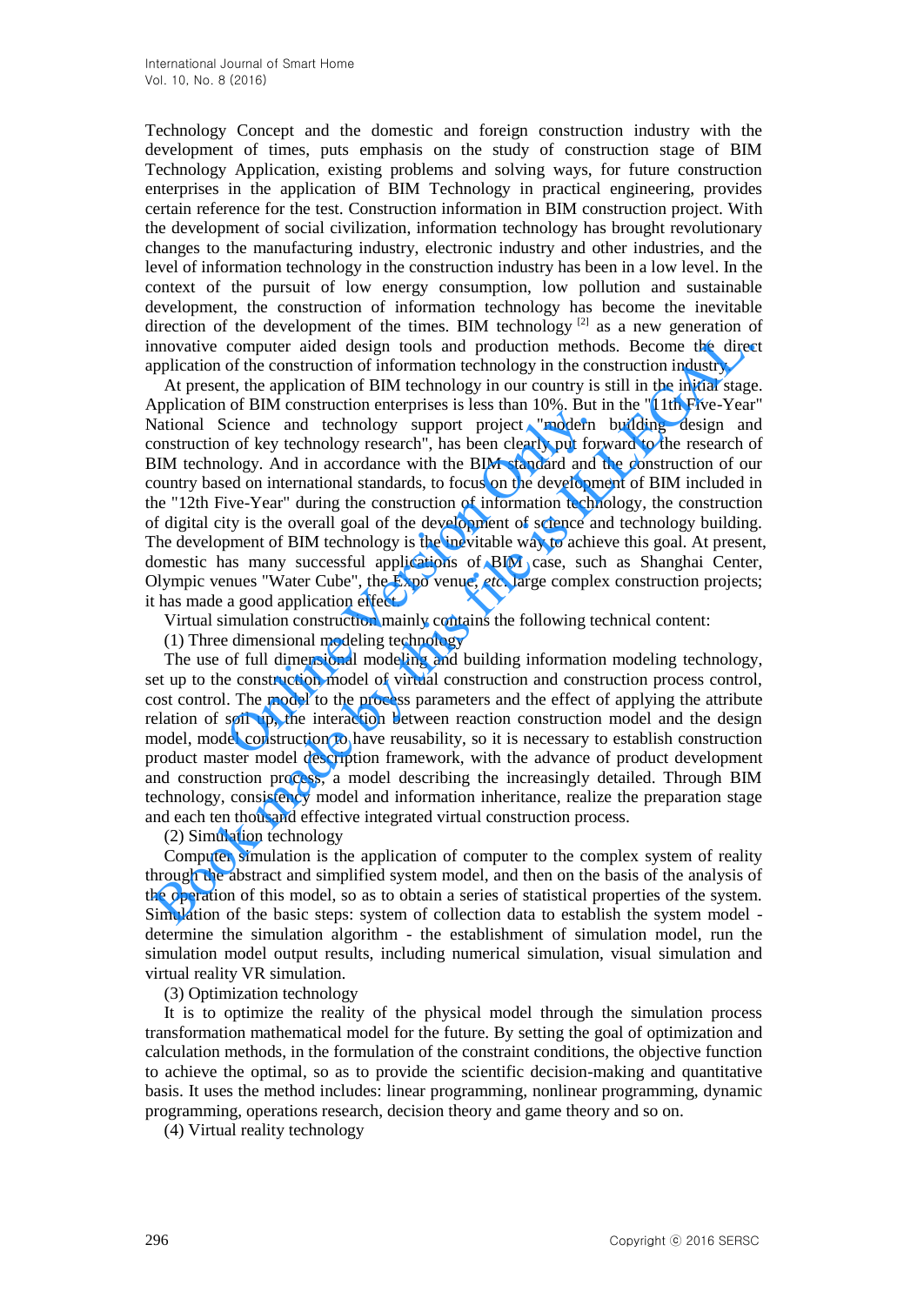Operator immerse and interaction, through a variety of media to sensory stimuli, needed to resolve the question of virtual construction is implemented in the virtual environment, virtual reality technology is the core technology of virtual construction system. Virtual reality technology is a fusion of artificial intelligence, computer graphics, human-computer interface technology, multimedia industry building technology, network technology, electronic technology, mechanical technology and other high technology integrated information technology. The goal is to use computer hardware, software, and a variety of sensors to create a fusion of vision, hearing, touch and even smell, immersive virtual environment. The operator is immersed in and interacts with them, through a variety of media on the sensory stimulation, to obtain a clear and intuitive understanding of the problem that is solved.

## **2. The Application Valuing of BIM**

BIM technology is a technical model that runs through the whole process of building life. Construction stage of the project which is the key link of the construction project planning and design into reality, the construction enterprise established to BIM application as the carrier of project management information system to improve the construction level, to ensure the quality of construction, get more economic benefits. The application value of BIM technology  $\left[3\right]$  which is in the construction stage that is reflected in the following aspects:

1) It is three dimensional rendering, publicity and display, that is to give people a sense of reality and direct visual impact. According to the construction plan, the image to display the layout of the site and the large equipment, the construction scheme of complex nodes, the choice of the construction sequence, 4D simulation, the different construction scheme for comparison and selection, *etc*.. Built BIM model can be used as the model base for the development of the two rendering. Greatly improve the accuracy and efficiency of the three-dimensional rendering effect, to the owners of a more intuitive propaganda, enhance the chance of winning the bid. Such as Zhejiang industry and trade group Zhejiang Bank headquarters building, Zhejiang newspaper building, MTR superstructure dig inverse construction has played a very good effect. uction stage of the project which is the key link of th<br>nd design into reality, the construction enterprise<br>as the carrier of project management information s<br>n level, to ensure the quality of construction, get more v<br>valu **E. The Application Valuing of BIM**<br>Book change and that runs through the whole process of buildin<br>IEC. Construction stage of the project which is the key link of the construction project<br>if  $E$ . Construction stage of the

2) It can fast calculation, greatly enhance the accuracy. To create BIM database which can through the establishment of 6D relational database. It can accurately and quickly calculate the engineering quantity, and improve the accuracy and efficiency of the construction budget. Because the data granularity of the BIM database can reach the component level, it can provide the data information needed to support the project management, and effectively improve the efficiency of construction management. To extract the material and equipment that is through the BIM model. The statistical control cost, cost prediction, cost control so as to provide reasonable basis for the construction unit project bidding and construction process.

3) The precise plan, reduce waste. The fundamental reason is very difficult to achieve fine management of construction enterprises in the engineering data which can not be fast and accurate access to support resource planning, resulting in the prevalence of empiricism. The BIM can quickly and accurately obtain the basic engineering data for the relevant management personnel, for the construction enterprises to develop accurate talent plan to provide effective support and, greatly reducing the waste of resources, logistics and warehousing sectors, in order to realize the limits of picking, cost control to provide technical support.

4) Virtual construction, effective collaboration, three-dimensional visualization function plus time dimension. Virtual construction can be performed. Anywhere quickly and intuitively the construction plans and the actual progress were compared, and the effective cooperation of. Construction side, supervision, even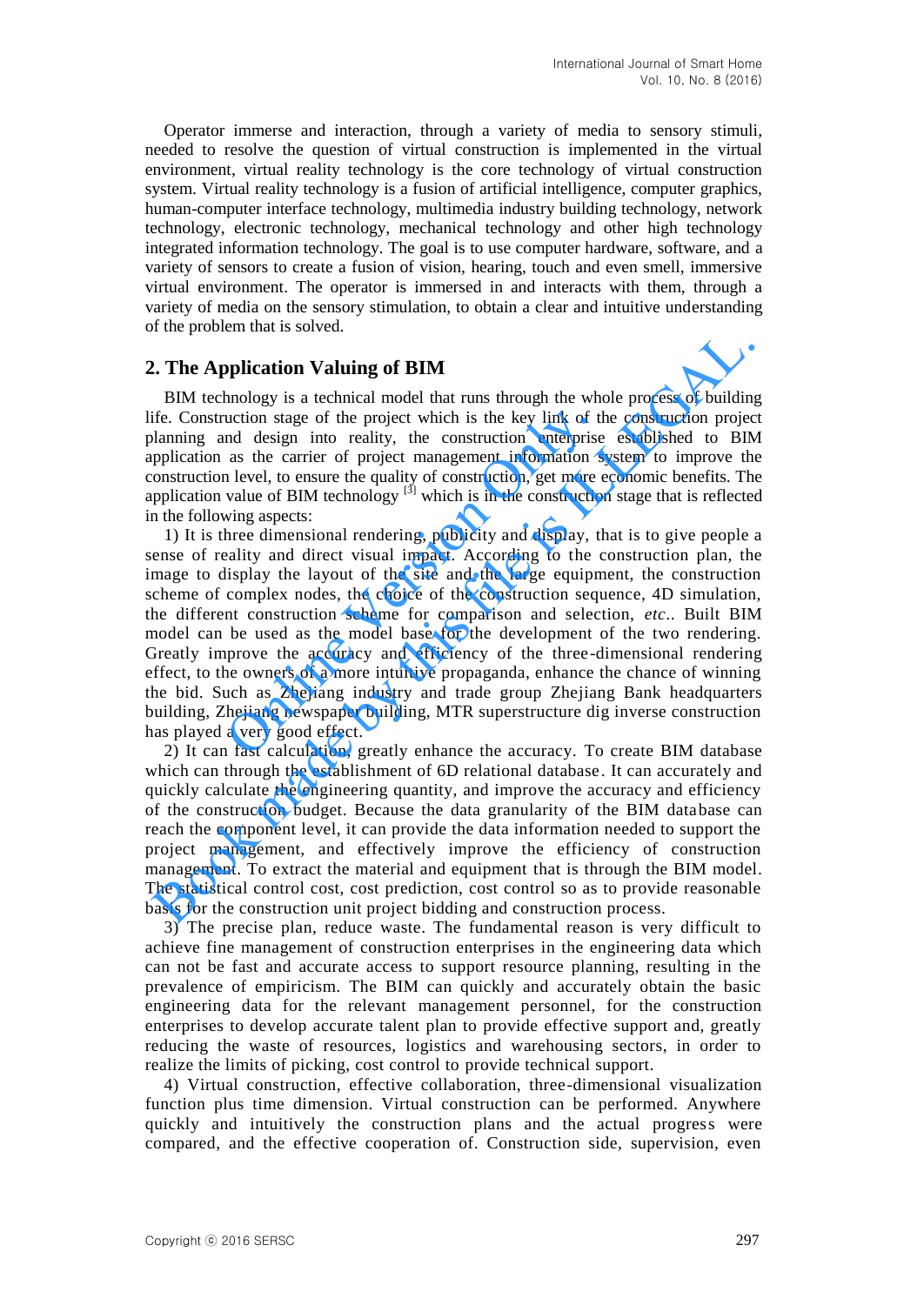non engineering industry background owners leadership are the project various problems and well aware of the situation. In this way, through the BIM technology combined with the construction scheme, construction simulation and field video monitoring, that can greatly reduce the construction quality problems, safety problems, reduce rework and rectification.

5) Collision check, reduce rework. The most intuitive feature of BIM is threedimensional visualization, the use of three-dimensional BIM technology in the early collision check can be. Optimize the engineering design, reduce the possibility of errors and rework in the construction phase and it can optimizing clearance. Pipeline arrangement optimization. Construction personnel can use collision after optimization of 3D pipeline scheme. Construction simulations, it is not only improving the quality of construction, but also improving the ability to communicate with the owners.

# **3. The Applications and Procedures of BIM**

BIM has played an important role in the process of building information transfer, and the application of building information model covers the whole process of the whole life cycle of the building. BIM is to create, transfer and application in each stage of the whole life cycle that is of the building. Expressed by the information contained in the model at each stage is consistent with the information, information obtained from different sources has uniqueness and it should not contain redundant information. At the same time, it also has the scalability, in the construction of the entire life cycle management free to increase the type and quantity of information  $^{[4]}$ . played an important role in the process of building in<br>played an important role in the process of building in<br>ion of building. BIM is to create, transfer and application in o<br>at is of the building. Expressed by the inform maniation is the proposition, but also improving the ability to<br>many the quality of construction, but also improving the ability to<br>communicate with the owners.<br>**3. The Applications and Procedures of BIM**<br>BIM has played an

 Through a combination of BIM Technology and it is in the standard construction of BIM model, the various stages of the project information aggregated to the BIM model under the premise, it can effective use of data model, realize the design and management of the project life cycle, improve the project overall design, construction and operation of the quality and efficiency of the process of practice. (As shown in Figure 1)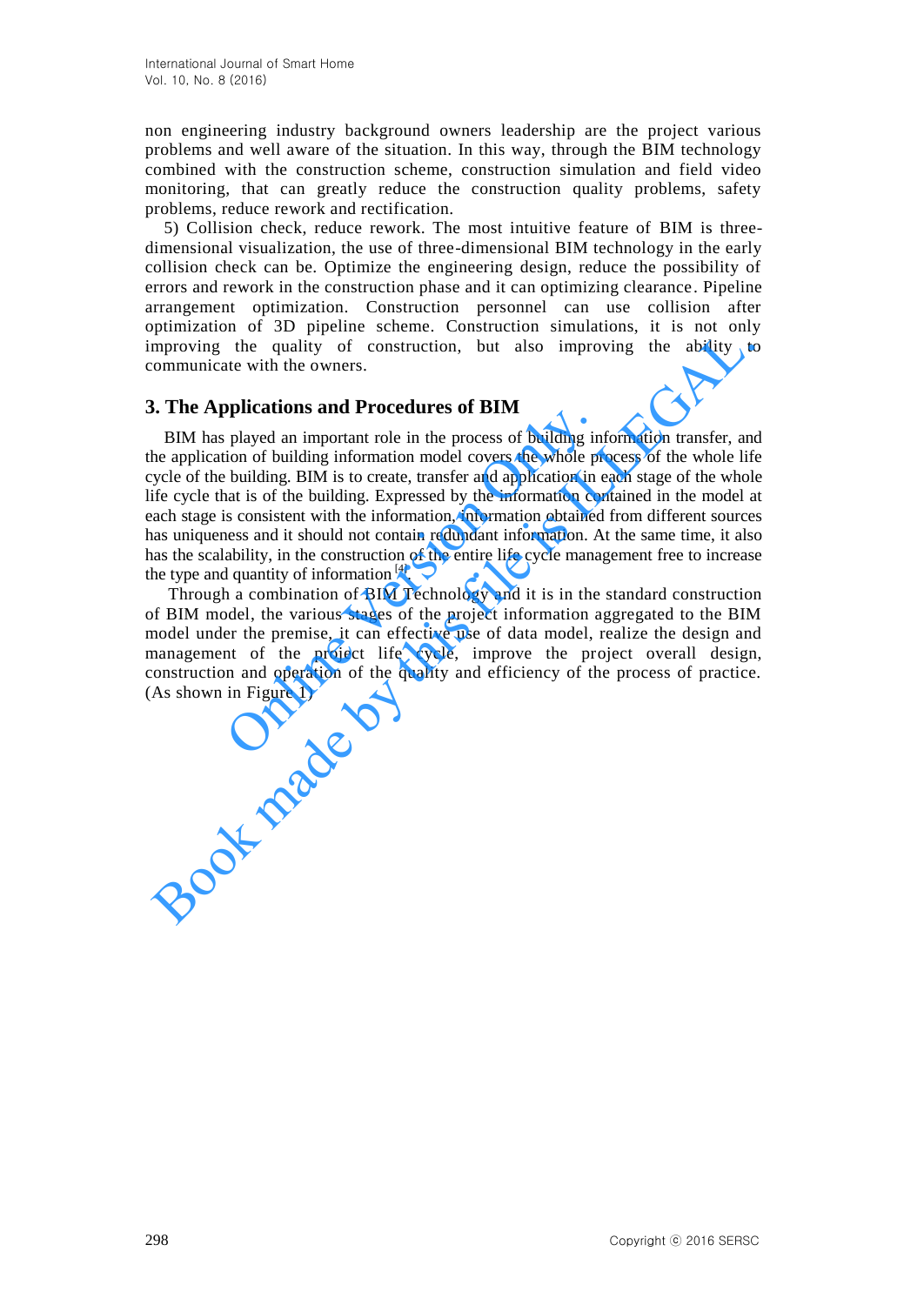



## **4. The Present Situation of BIM and Application Prospect of BIM**

At present, our country achieved good results in the field of BIM technology research, Such as Jianping Zhang who is study in Tsinghua University that completed on "research based on IFC construction 4D construction management system", and in the National Stadium, multiple large complex engineering obtained successful application<sup>[5]</sup>; Tsinghua University and China Academy of building research completed the establishment of IFC BIM framework based on; some colleges and universities gradually carry out the relevant academic research, nearly 10 universities in Harbin Industrial University, Tsinghua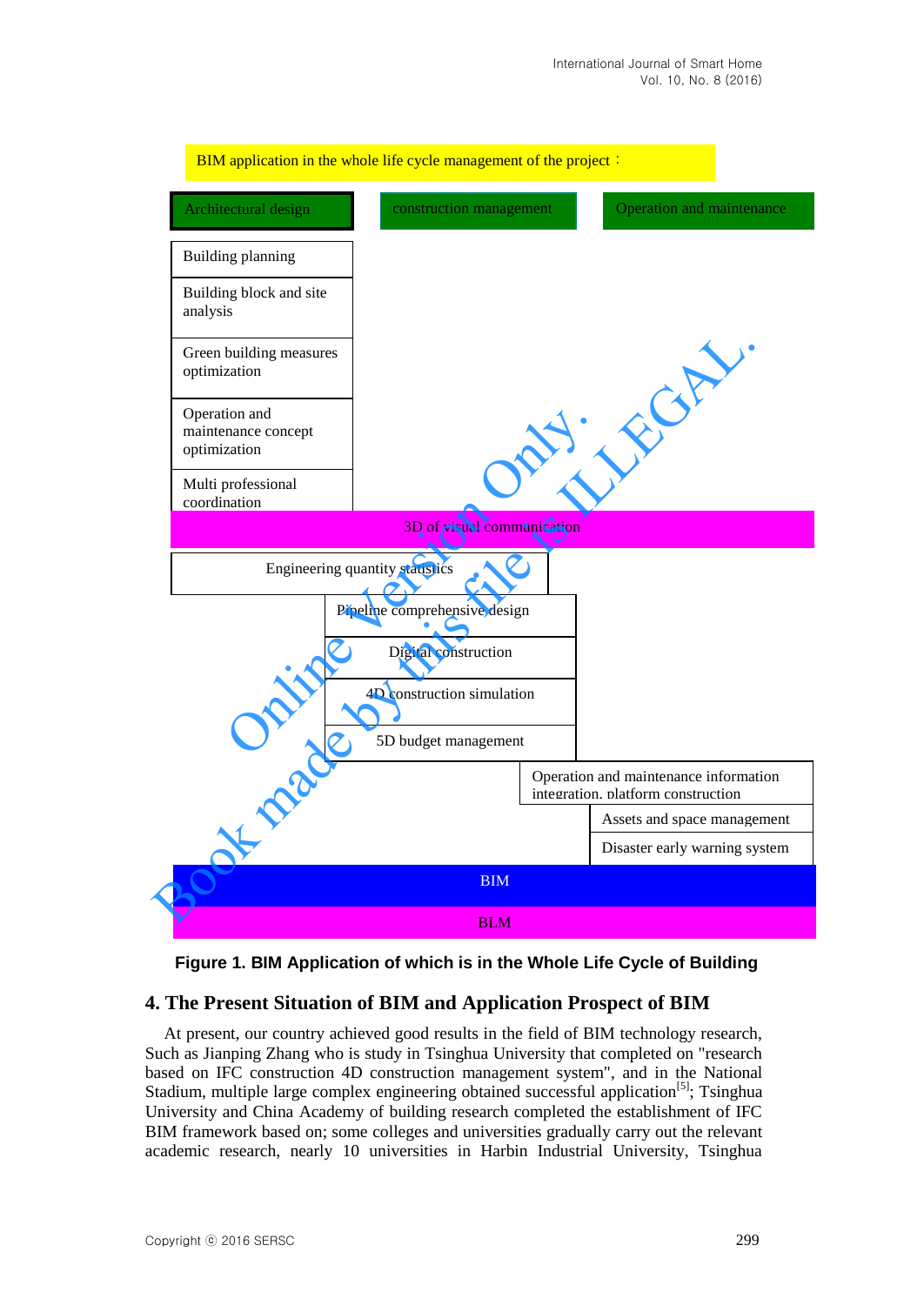University, Tongji University, Huazhong University of science and technology<sup>[6]</sup>, South China University of technology, has set up a BIM research group. The BIM market research, 2009, organized by Autodesk company compiled "BIM (building information modeling in China Market Research Report", clarifies the BIM at present in China's development present situation, China Real Estate Association of commercial real estate projects organizing committee compiled "China commercial real estate BIM Application Research Report 2010", to commercial real estate perspective that BIM is in China's development prospects, and plans to from 2010 start year research and released a research report, for guidance and tracking of BIM application and development in the field of commercial real estate. BIM application in the project implementation process mainly in the following aspects of the main performance in the following aspects  $[7]$ :

(1) More and more experienced owners require BIM applications

The BIM has the visual effect, so the owners can real-time inspection of project design, it is better and faster that meeting the requirements of owners and BIM Technology can be produced, such as shortening the time limit for a project, accurate pre sentenced to budget, optimization of project results, simplify the equipment maintenance and management of huge value advantage.

(2) 4D tools of BIM technology is to become the mainstream of construction management technology

With the development of BIM, 4D function was almost all BIM software R & D personnel that BIM software in the future an important part, some of the smaller size of the more software development company will develop 4D software tools as an important project for their survival. Compared to the traditional construction management mode in plane drawings based on BIM, the 4D function has obvious advantages: 1) to optimize the project schedule, compared with the traditional bar chart, the BIM 4D function can clearly simulate the whole construction process, which is more effective to adjust the construction schedule it is more reasonable and efficient; 2) on the construction site can be simulated, and the reasonable arrangement of material, effective choice material transport path and accurately determine the location of large machinery; at the same time can also project process for real-time tracking, quickly and accurately judge the actual progress of the fast and slow; 3) each participants and stakeholders have better communication and contact through the function of BIM. a, sact as shortcomed price the limit of a project, accent as shortcomed project results, simplify the equipm<br>to of huge value advantage.<br>tools of BIM technology is to become the mains<br>the development of BIM, 4D function w COLLEGAT THE BIM as the visual effect, so the owners are an early-time-time increasing in The BIM as the visual free, is the owners can relation in Spectra is better and faster that meeting the requirements of owners and B

(3) The organization structure and working mode of the project personnel change.

Because BIM is very smart, so for the project personnel in the organization, the selection of mode and content of the work will have a radical change, these changes are mainly manifested in 3 aspects: 1) IPD model, which is a collaborative work of the organization, to each party is no longer the opposite relationship; 2) because of improved work efficiency, so to reduce the number of engineers, but to increase the number of BIM professionals, but also to increase the intensity of training BIM personnel; 3) the United States National Academy of Building Research (National Institute of Building Sciences, NIBS BIM (National) on the national standard BIM Standards) are defined, the main purpose is to unify the format of the data in the project implementation process, reduce unnecessary workload, with the development of BIM, I China is also to develop appropriate standards.

(4) The advantages of the integrated cooperation model that is recognized

Many leading enterprises in the construction industry began to slowly realize that the integration of the project team will be the main force in the implementation process of the project in the future, and the application of BIM technology will bring significant benefits. For large construction units, the future of the establishment of their own design team that is a thing which must to do; it will be applied to the DB model or IPD model to carry out the project management.

(5)Enterprise resource planning has been widely used in the world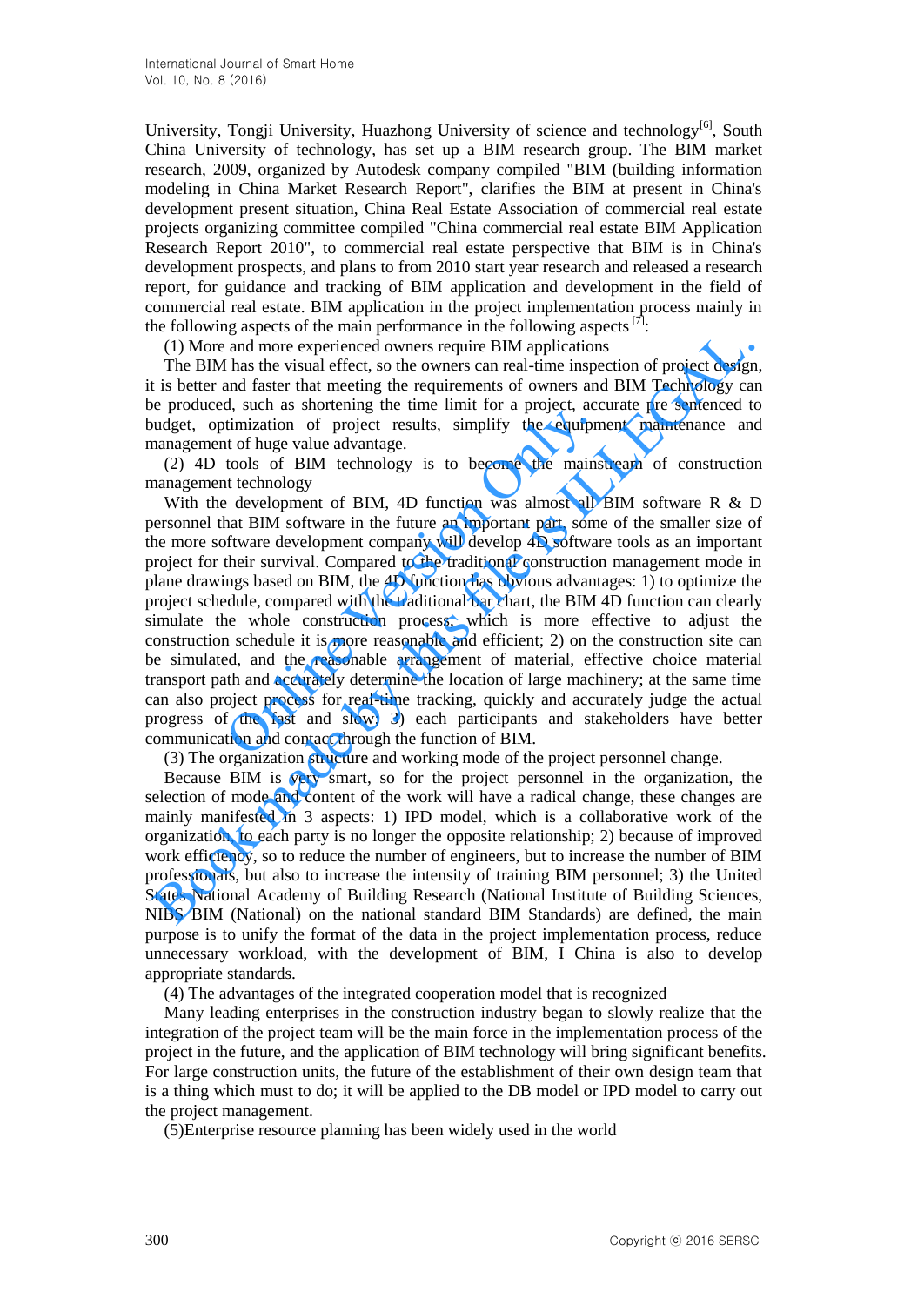ERP is abbreviation of Enterprise resource planning, ERP is a modern enterprise management mode in the world is the leading, enterprise is the main object, intended to relatively reasonable configuration of all aspects of the enterprise, financial, material, production, supply, marketing and other resources, in order to enable departments to better play its role, in the fierce market competition so that enterprises invincible, the maximum achieved economic benefits. Nearly 80% of the world which is top 500 enterprises in the application of ERP software to manage the daily work and investment decisions, the people as the acme of perfection. Now, the work areas of building contractors began to apply EPR software to manage the enterprise construction project, such as purchasing, bill and project plan *etc*.. With the establishment of enterprise background management system (system Back-office), and with the CAD, 3D, BIM and other systems to apply, so that the management level of enterprises has been significantly improved, which led to the promotion of economic effects.

#### (6) More services in green building

It is in order to adapt to climate change, it is to meet the sustainable development of the society, construction projects to improve the comfort, and building toward the ecological environmental protection is an inevitable direction of development. The application of BIM technology can in the aspect of energy saving analysis and material selection of design personnel to give technical support.

### **5. Case Analysis**

#### **5.1 Case Project Overview**

The Case is the LDK Avenue Sports Center project in Xinyu of Jiangxi Province, it located along the Yangtze River Road area, LDK Avenue in the north, with a total area of 17 square kilometers, with a total construction area of 1166m2, the construction area of 1070 m2, underground construction area of 960 square meters, divided for the construction in three phases. According to the planning of the 45 Xinyu municipal governments, will Xinyu City along the Yangtze River Road area construction become livable community, becoming the first center city population concentration areas of green ecological residential. The Planning must keep clearing requirements, all new construction within the region to meet the national green building standards. the community and the community and the community and building<br>instruction projects to improve the comfort, and building<br>that protection is an inevitable direction of developme<br>ology can in the aspect of energy saving anal Entra material and the proton to the proton and the state of the state of the proton and the proton of economic effects.<br>
(6) More services in green building<br>
(6) More services in green building<br>
It is in order to adapt to

Sports Center project is the region's first non operating property of public buildings and its range of services including all the starting area and some nearby built-up area, it is to provide the function of fitness, leisure, culture and entertainment service places for the surrounding residents and make residential areas supporting more perfect function, and reduce the actual operating costs, for the society to show green building concept to. The design objectives are: low carbon and zero energy consumption, the national green building evaluation of Samsung, the United States LEED platinum certification.

After the completion of this project will become the central region of Jiangxi, the first zero energy building, to achieve this goal, it is saving measures to seek the best program in the design of a comprehensive energy. First according to the climatic conditions of Xinyu is located in the cold area to select suitable passive energy saving measures, at the same time, the research combined with the architectural style and; followed by passive energy-saving measures and other conditions to the active measures of energy saving are optimized. This design to integration of many of the simulated data, and a comprehensive analysis and to analyze the results as a basis for design, so data analysis methods based on BIM Technology are fully applied to the architectural design of the project.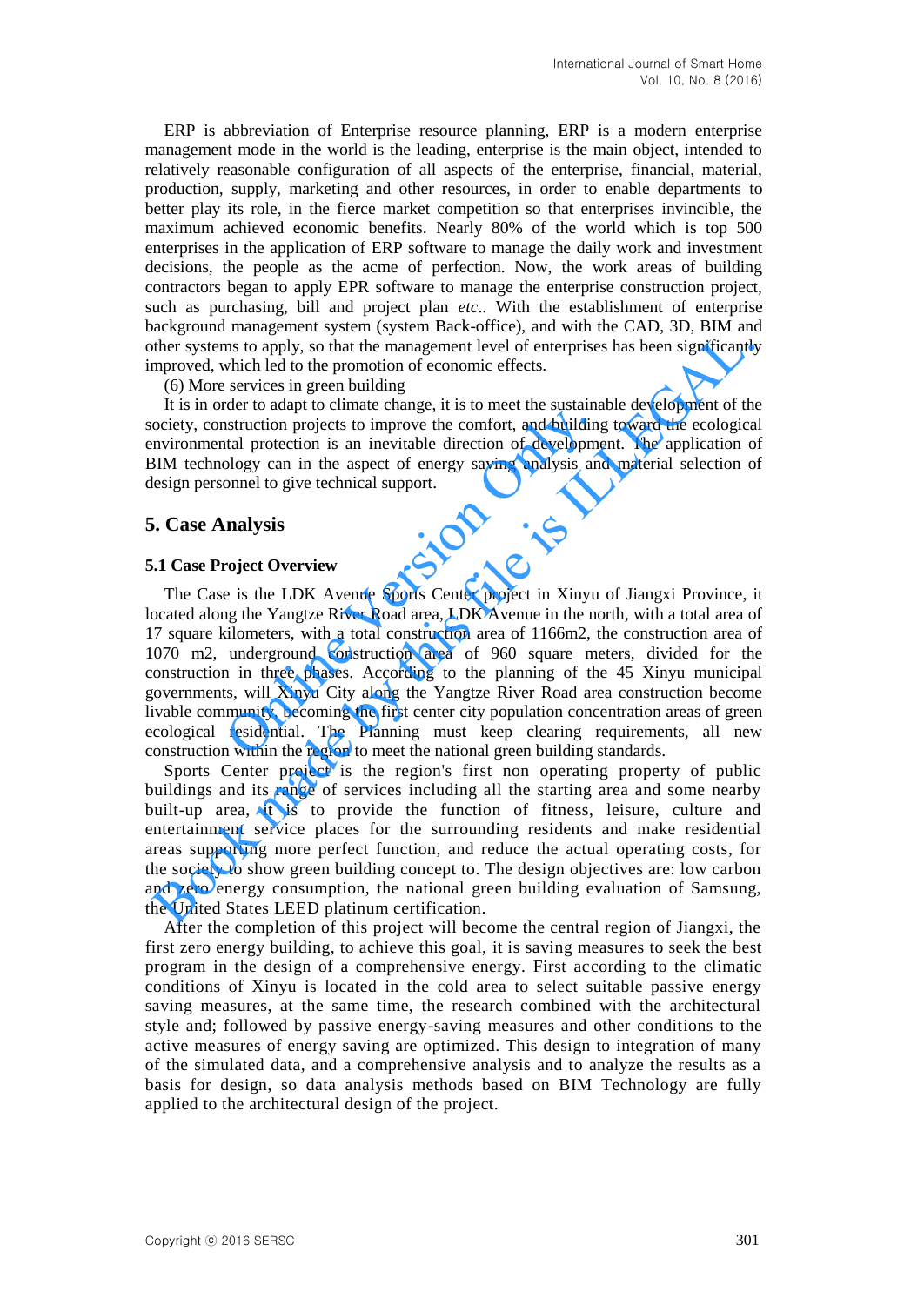## **5.2 Working Mode of BIM Application in Green Building Design**

BIM technology in the design process of green building plays in many aspects of the role, for different design order segment, analyze and integrate the corresponding data model, each stage is carried out to extract data, interactive analysis, loop test the process of forming a closed application mode for the green building design to provide a strong number of quantitative. According to support, strengthen the design of persuasion. Below by the project practice, combined with the different stages of architectural design, detailed introduction of BIM Technology Used in green building design, pay attention to BIM Technology in green building project pre planning, scheme selection and design optimization of the process in its character, while combing according to different needs in different stages of the BIM model and the corresponding model classification method.

(1) Conceptual design -- preliminary site planning -- site model, volume model

In the early stage of concept, architects can use BIM technology to analyze the situation of the building gradually, according to the analysis of the results of the building design.

1) the interpretation of the basic topographic data, the site model using BIM Technology to build up, so that construction of use to the surrounding urban environment for fast and easy understanding, using the visual function of the BIM, also enables the designer more intuitive understanding of the site environment and the planning intention, and the use of site model is built to analyze the site environment, this is as shown in Figure 2. There are two ways to extract terrain data in this process: a. Mapping of topographic maps, we can use AutoCAD civil 3D software and Google map contains the terrain data and simple analysis; b. In the Party of the first part provides a mapping of topographic maps, we can use the layer concept, from the topographic map read to the corresponding information. issign.<br>
Sign.<br>
Interpretation of the basic topographic data, the si<br>
y to build up, so that construction of use to the<br>
nt for fast and easy understanding, using the visual<br>
si the designer more intuitive understanding of ifferent stages of the BIM model and the corresponding model classification method.<br>
(1) Conceptual design -- preliminary site planning -- site model, volume model<br>
In the early stage of concept, architects can use BIM tec

2) Through the transfer of local environmental data, using Ecotect software for simulation analysis, to site environment sunshine, wind environment, and concluded that, for guiding the creation of architecture form, as is shown in Figure 3.

3) Based architect people can be free to design a variety of architectural form and adapt site environmental requirements and planning conditions and natural generated, is to carry out the next step of architectural design based, for these buildings form a BIM model called "volume model.



**Figure 2. Using BIM Technology to Establish the Site Mode**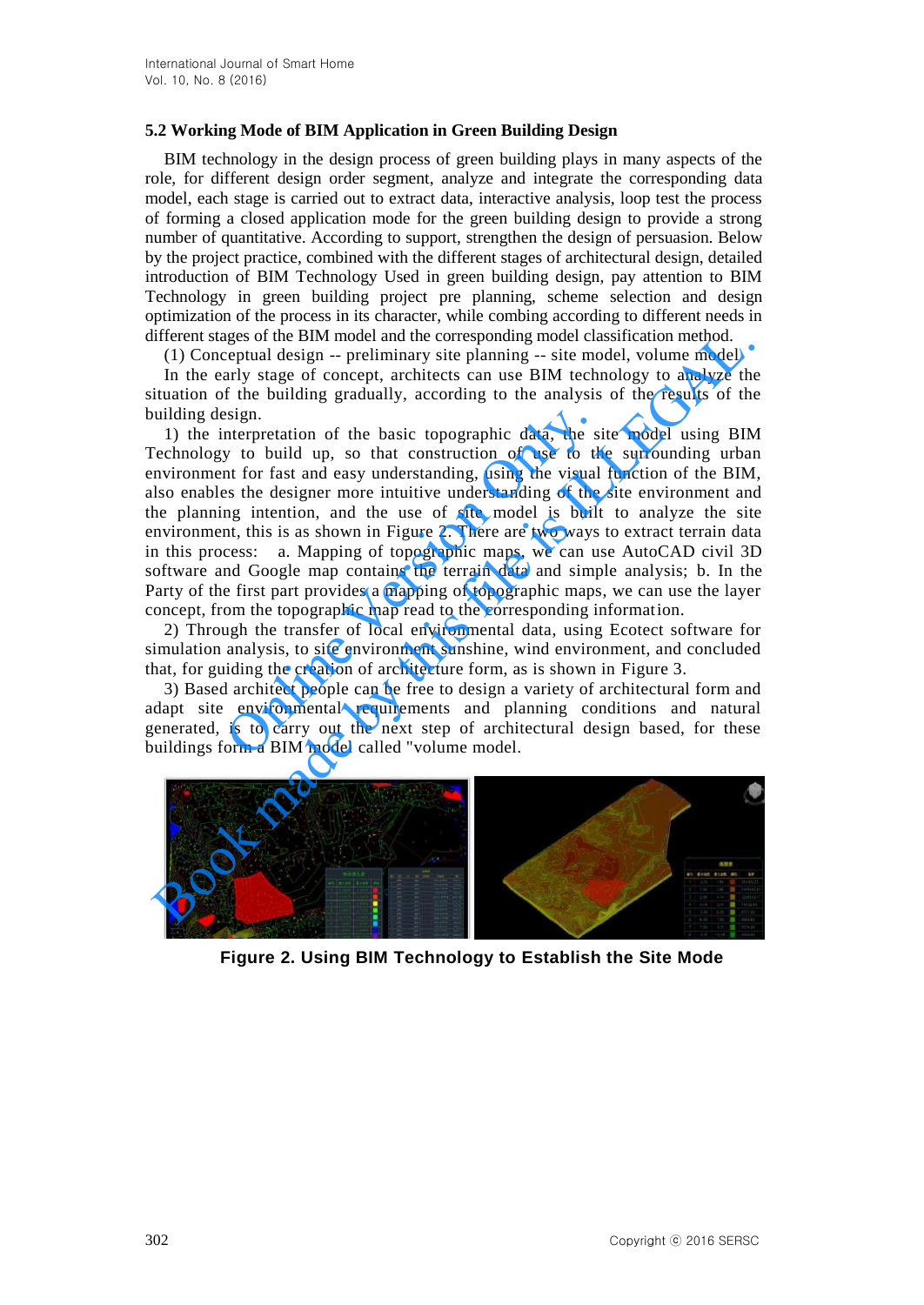

## **Figure 3. Using BIM Technology for Analyzing the Site Environment**

(2) The design of the scheme -- the multi program comparison and selection -- - analysis model

According to the conceptual design stage of the architectural form, the final selection of four architectural forms to deepen the program, that is such as Figure 4.At this stage, will be able to use BIM software quickly established four schemes of BIM model to analyze the, using BIM software and other professional analysis software of data exchange function, of different schemes for simulation analysis, finally come to the best solutions to meet the design of the requirements. **3. Using BIM Technology for Analyzing the S**<br>design of the scheme -- the multi program comparis<br>del<br>ig to the conceptual design stage of the architectural fo<br>intectural forms to deepen the program, that is such as<br>e to us

 1) People are using simulation CFD software (Autodesk company produced fluid dynamics analysis software), of different schemes of the facade windpressure difference were calculated, and according to the analysis to the effect of natural ventilation for each scheme is evaluated. (As is shown in Figure 5)

2) People are using Ecotect analysis software for carrying on the thermal analysis of building envelope, to evaluate the energy consumption of each plan. (As is shown in Figure 6)

3) People are using the fluid dynamics analysis software CCM+ Star, the outdoor wind environment analysis, and evaluation of the outdoor wind speed to meet the green standard requirements. (As is shown in Figure 7)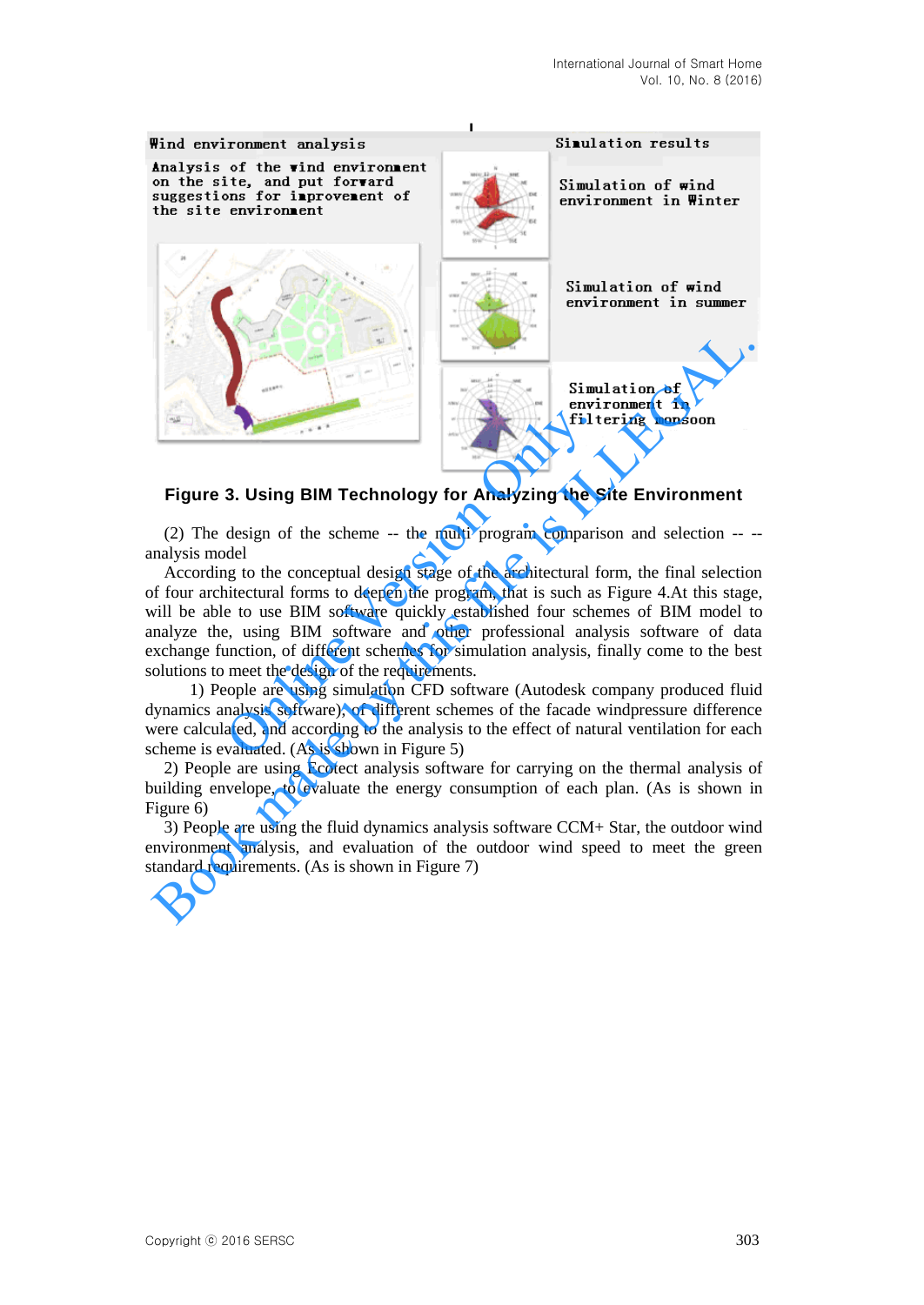

Plan 1: Triangle column



Plan 3:Type Z





**Figure 4. People through the Analysis of Data to Weigh the Architectural Form** 



# **Figure 5. Analysis of the Utilization Rate of Indoor Natural Ventilation**

4) Through the analysis of a series of simulation, the analysis conclusion of the four schemes, weighing the final optimum form, it is the most consistent with low carbon and energy saving requirements of the form, for the next step of zero energy building design lay the foundation for the birth. By the use of the function of the architect, the best form of the comparison of the selection of further optimization, and ultimately determine the project construction program. (As is shown in Figure 8)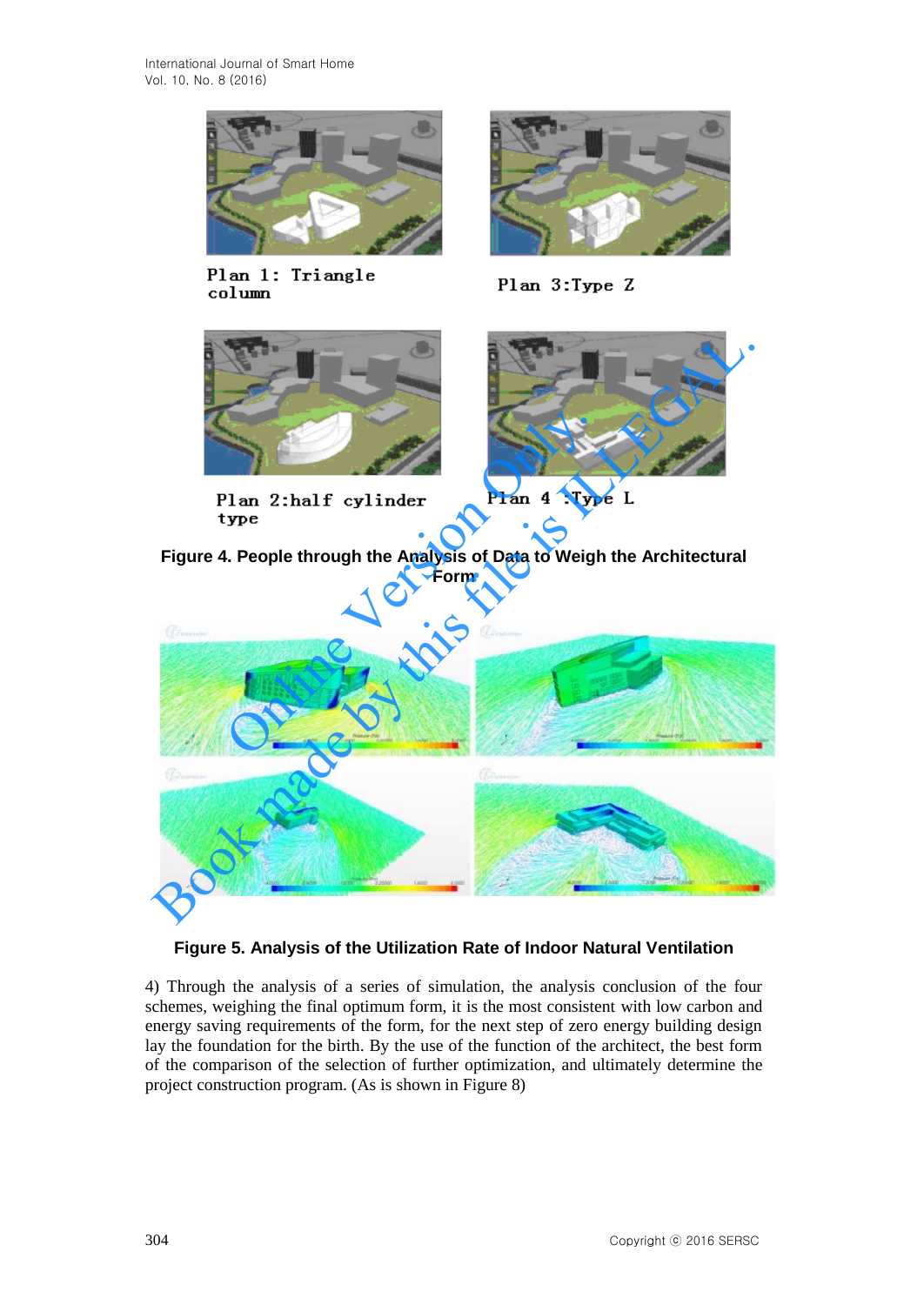

**Figure 6. The Analysis of Heat Rate of Enclosure Structure** 



**Figure 7. Analysis of Heat Rate of Enclosure Structure**



**Figure 8. The Best Form for Adjusting the Final Solution** 

(3) Preliminary design - optimization scheme - detailed model

One of the values of the application of BIM technology in green building design is the choice and optimization of energy saving measures, which is also an important condition to achieve the goal of low carbon and zero energy consumption. Use of these energy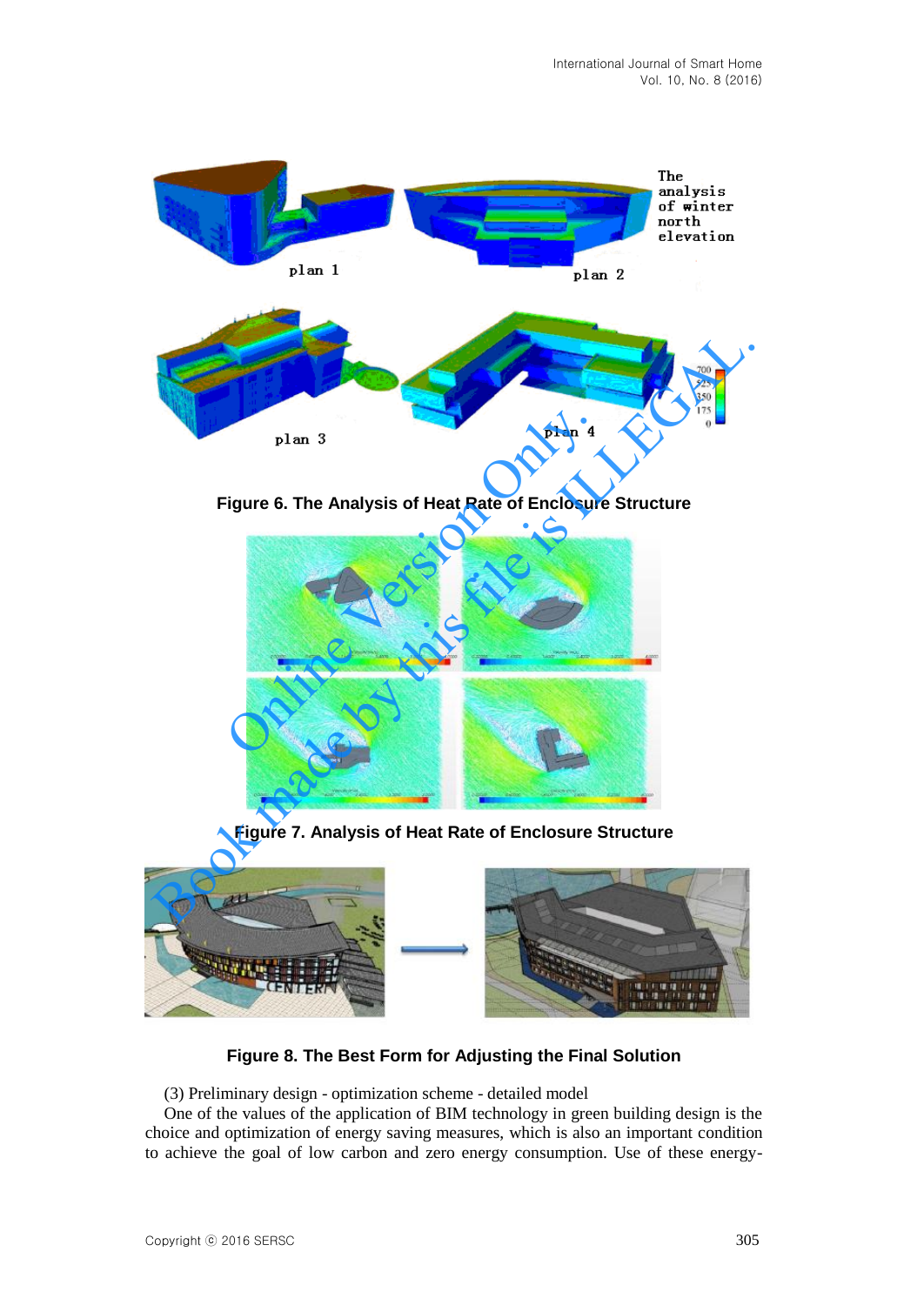saving Ecotect, STARCCM+ and IES analysis software, for different professional designers choose appropriate energy-saving measures bring great help, each measure were by the data model and loaded into a BIM model one by one simulation to verify the energy saving and comfort of the final result. Analysis results can be used as natural lighting, shading, natural ventilation, enclosure structure design of passive energy saving measures of judgment basis, also on air conditioning HVAC equipment, lighting equipment and other active energy-saving measures to be integrated and further optimization. At the same time, the conclusion of in renewable energy use to provide quantitative data analysis. In the process of optimizing the program, we constantly improve the information of the BIM model, and finally get a detailed model of the information of all measures.

 1)People is using IES analysis software to calculate the HVAC energy consumption and lighting energy consumption, by changing the window to see the change of the ratio of the final energy consumption curve after the minimum interval, to determine the reasonable range of window wall ratio.

 2)People is using the IES analysis software through the energy consumption simulation optimization of building envelope K value, weigh, combined with the reality of material and cost requirements, ultimately determine the external wall thermal insulation material and heat transfer coefficient and window material and heat transfer coefficient, to get a reasonable balance of architectural energy consumption and cost.

3) Tunnel ventilation system is as a supplement of air conditioning system, it make full use of natural outdoor wind environment of building wind environment for optimization and to achieve the purpose of energy saving. Using star CCM analysis software. Through the analysis of the simulation, guide the interior atrium design and indoor natural ventilation shaft guide settings; effectively improve the indoor air environment.

4) It will Revit model into IES analysis software, and set the basic climate data, to the whole building lighting analysis, combined with the floor of the room function simulation, according to the data of the room lighting, room window location optimization, adding a skylight atrium meet building room lighting requirements. According to the analysis results of Ecotect, need to add light intensity and guidance range of electrical design, in order to meet the indoor illumination conditions. The is using the IES analysis software through the pel is using the IES analysis software through the optimization of building envelope K value, weigh, cordinal condition of building envelope K value, weigh, cordinal and c

5) By using the Ecotect software, the setting sun visor for building simulation analysis, comparison of various shading quality, and ultimately determine the most suitable shading scheme of buildings.

6) For different angle of slope roof building with BIM analysis model, using recovery simulation software PVsyst, import the local climate conditions calculated PV module initial power generation and related loss reduction compared to the full year end generating capacity. And through modular modeling of the unit of photovoltaic panels, the arrangement of the guide the BIM model of solar photovoltaic panels that is to form the final arrangement. Theople is using IES analysis software to calculate the HVAC energy<br>
IDFoole is using IES analysis software to calculate the HVAC energy<br>
consumption and lighting energy consumption, by changing the window to see the chang

## **6. Conclusion**

In this paper, through the analysis, it draws the following 4 conclusions:

1. BIM has many advantages, visualization, easy to coordinate, easy simulation, optimization and is convenient for drawing is an important advantage, its coordination ability can be in a variety of software, project participation between fully reflected. The production efficiency can be improved, the project participants to communicate more convenient, you can control the project quality better.

2.BIM of the vitality of the construction project is to refer to the complete life cycle. Including the study of the feasibility of the stage, the preliminary design stage, the specific stage of construction and operation and maintenance phase, such a division can bring huge benefits for the project.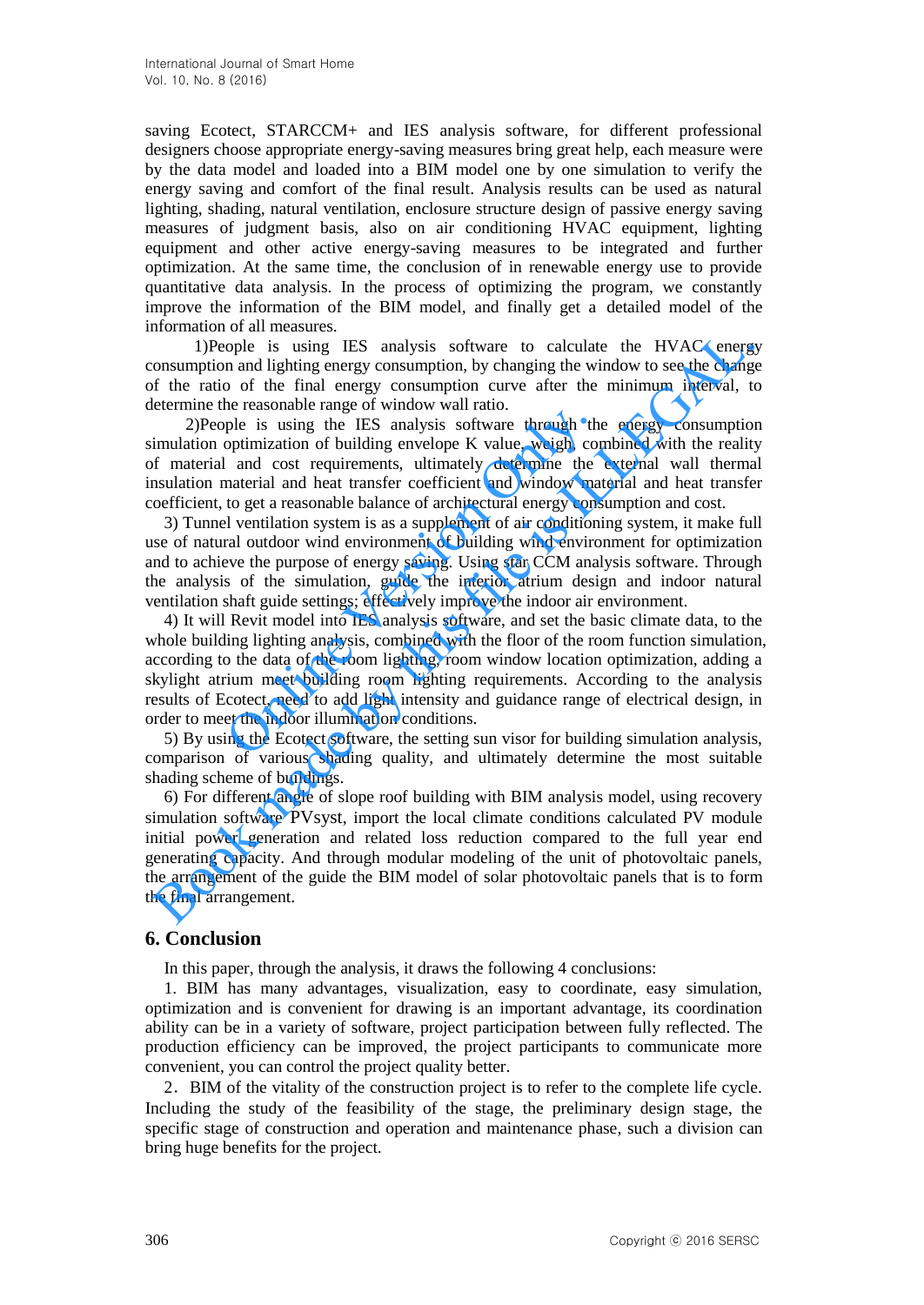3.Facing that increasingly complex of green building design, BIM requires support for energy consumption analysis and design means throughout the implementation of the whole construction process, comprehensive utilization of BIM Technology and building energy consumption analysis of sustainable design, through the reasonable scheme optimization, and realize the design concept of green building. At the same time, in the process of BIM application simulation software tools needed for the establishment of data interaction, it is also for the green building energy consumption analysis, sustainable research provides a boost.

4. If you want to make BIM technology in the architectural design to be widely used, it is still faced with many difficulties and challenges. The main of BIM users are able to smooth collaboration, the parties clearly the responsibility and authority, BIM software development and popularity, as well as BIM can bring the expected benefits and so on. In the future, in construction projects in the rapid development of BIM is the trend of the times, for example, many developers' requirements are that f constructing projects need use BIM Technology, BIM 4D tools is construction management play a huge role, in the construction of green buildings, BIM also began to flourish. mount contacts in the planet of the responsive and popularity, and a summary but the entire, in contraction projects in the rapid development and popularity, as well as BIM can bring the expected benefits and so on. It is

## **References**

- [1] J. Kimura and H. Shibasaki, Editors. Is Marshall Needles in Trouble in BIM?", **(2009)** October 15-19; Kyoto, Japan;
- [2] C. E. Larsen, R. Trip,Do you think that the application of BIM in the construction industry, Jan. 13, **2011**, NA,
- [3] H. V. Jansen, N. R. Tas and J. W. Berenschot. in A method of providing data included in a first building information modeling (BIM) data file using a serve, Edited H. S. Nalwa, American Scientific Publishers, Los Angeles **(2014)**, Vol. 5, pp.163-275. Example 1 and H. Shibasaki, Editors Is Construction Inanagement p<br>
of green buildings, BIM also began to flourish.<br>
es<br>
ra and H. Shibasaki, Editors. Is Marshall Needles in Trouble in Bl<br>
apan; "<br>
rsren, R. Trip,Do you thi
- [4] C.R. Johnson, Methods for providing methods for the application of BIM in the construction industry. Edited H. S. Nalwa, American Scientific Publishers, Los Angeles **(2012)**, Vol. 15, pp. 63-69.
- [5] Eastman C, Teicholz P,Sacks R, BIM handbook: aguide to building information modeling for owners, managers, designers, engineers and contractors [M]. Hoboken: JohnWiley & Sons,**2011**.
- [6] Krygiel E,Nies B,Mc Dowell S. Green BIM: successful sustainable design with building information modeling [M]Indianapolis: Wiley Publishing,Inc.,**2015**.
- [7] Barnes S,Castro-Lacouture D. BIM-enabled in-tegrated optimization tool for LEED decisions [C]//Proceedings of the 2012 ASCE Interna-tional Workshop on Computing in Civil Engineering. Reston: American Society of Civil Engineers,**2012**:258-268.
- [8] Deke Smith, United States Building Information Model Standard, Building Connections: The2nd Congress on Digital Collaboration in the Building Industry,**2011**.11.

### **Authors**



**Jiajun Huang**, He was born in October 1967 in Beijing. Now, he is an associate professor of civil engineering and architecture college in Xinxiang College. His mainly research direction is civil engineering materials and construction applications.